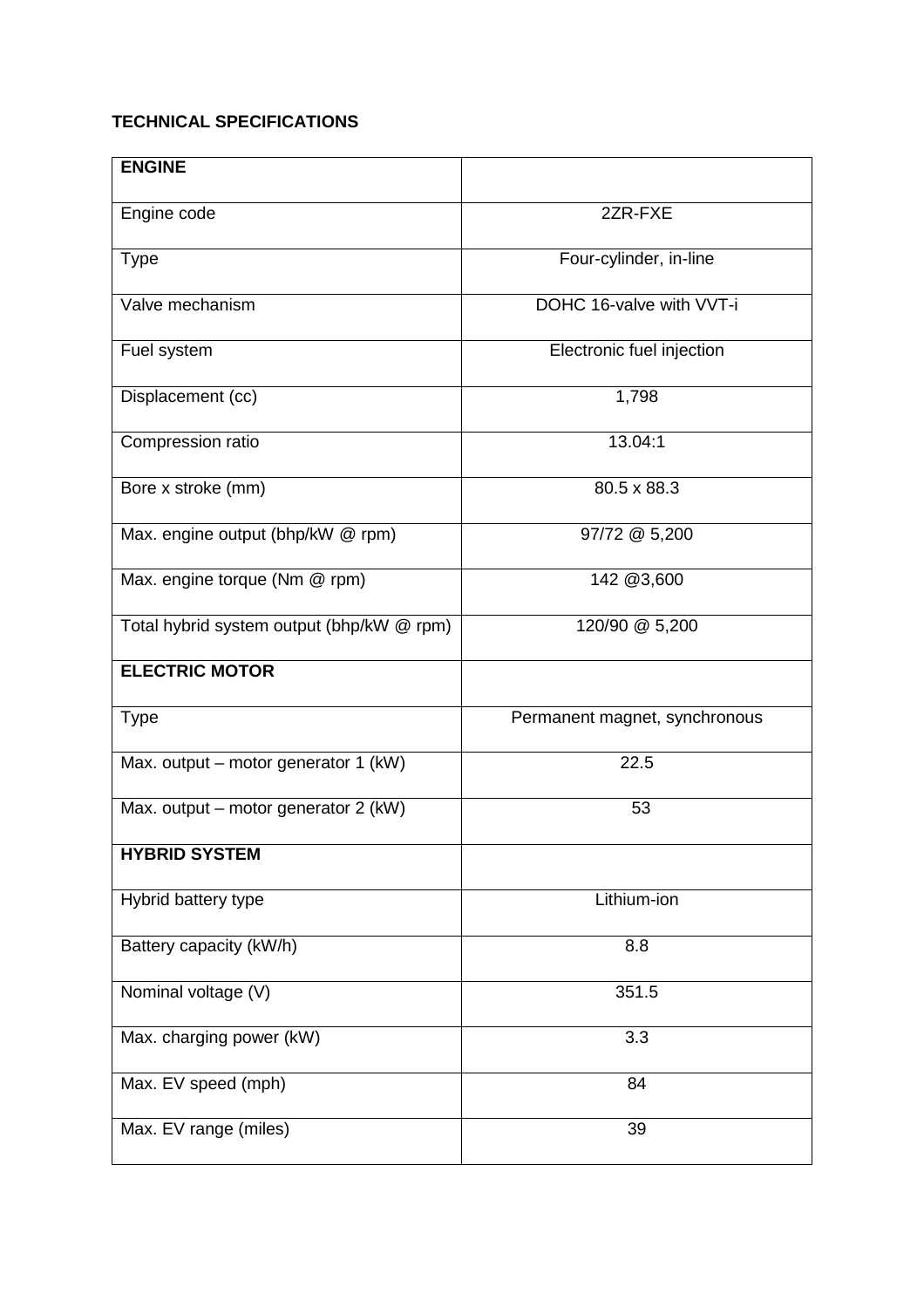| Total hybrid system output (bhp/kW @ rpm)            | 120/90 @ 5,200                                           |
|------------------------------------------------------|----------------------------------------------------------|
| <b>Emissions level</b>                               | Euro 6                                                   |
| <b>TRANSMISSION</b>                                  |                                                          |
| <b>Type</b>                                          | Electric continuously variable transmission<br>$(E-CVT)$ |
| Differential gear ratio                              | 3.218                                                    |
| <b>PERFORMANCE</b>                                   |                                                          |
| 0 - 62mph acceleration (sec)                         | 11.1                                                     |
| Max. speed (mph)                                     | 101                                                      |
| FUEL CONSUMPTION, EMISSIONS<br>&<br><b>INSURANCE</b> |                                                          |
|                                                      |                                                          |
| Combined (mpg)                                       | 235                                                      |
| Fuel tank capacity (I)                               | 43                                                       |
| $CO2$ emissions – combined (g/km)                    | 28                                                       |
| Insurance group                                      | 21E Business Edition Plus                                |
|                                                      | 23E Excel                                                |
| <b>SUSPENSION</b>                                    |                                                          |
| Front                                                | MacPherson strut                                         |
| Rear                                                 | Double wishbone                                          |
| <b>STEERING</b>                                      |                                                          |
| <b>Type</b>                                          | Electric power steering                                  |
| Ratio                                                | 13.4:1                                                   |
| Turns lock-to-lock                                   | 2.84                                                     |
| Min. turning circle (m)                              | 10.2                                                     |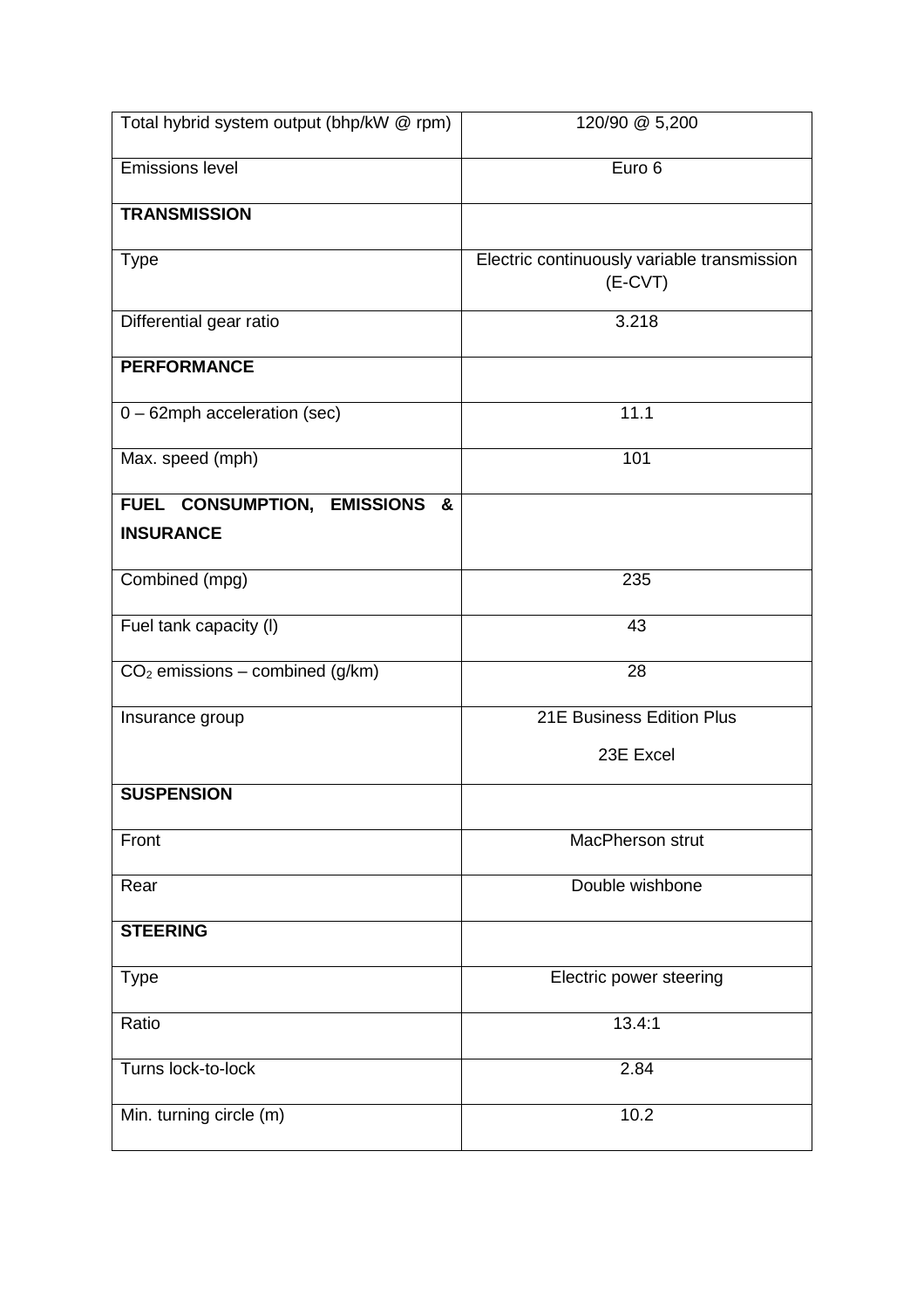| <b>BRAKES</b>                              |                        |
|--------------------------------------------|------------------------|
| Front - diameter (mm)                      | Ventilated discs - 255 |
| Rear - diameter (mm)                       | Solid discs - 259      |
| Parking brake                              | Foot operated          |
| <b>WHEELS &amp; TYRES</b>                  |                        |
| Wheels                                     | 15-inch alloy          |
| <b>Tyres</b>                               | 195/65R15              |
| <b>EXTERIOR DIMENSIONS</b>                 |                        |
| Overall length (mm)                        | 4,645                  |
| Overall width (mm)                         | 1,760                  |
| Overall height (mm)                        | 1,470                  |
| Wheelbase (mm)                             | 2,700                  |
| Front track (mm)                           | 1,530                  |
| Rear track (mm)                            | 1,540                  |
| Front overhang (mm)                        | 975                    |
| Rear overhang (mm)                         | 970                    |
| Ground clearance (mm)                      | 123                    |
| Coefficient of drag (Cd)                   | 0.25                   |
| <b>INTERIOR DIMENSIONS</b>                 |                        |
| Load capacity (litres, VDA)                | 360                    |
| Rear seats folded, loaded to tonneau cover | 702                    |
| Rear seats folded, loaded to roof          | 1,204                  |
| Interior length (mm)                       | 2,110                  |